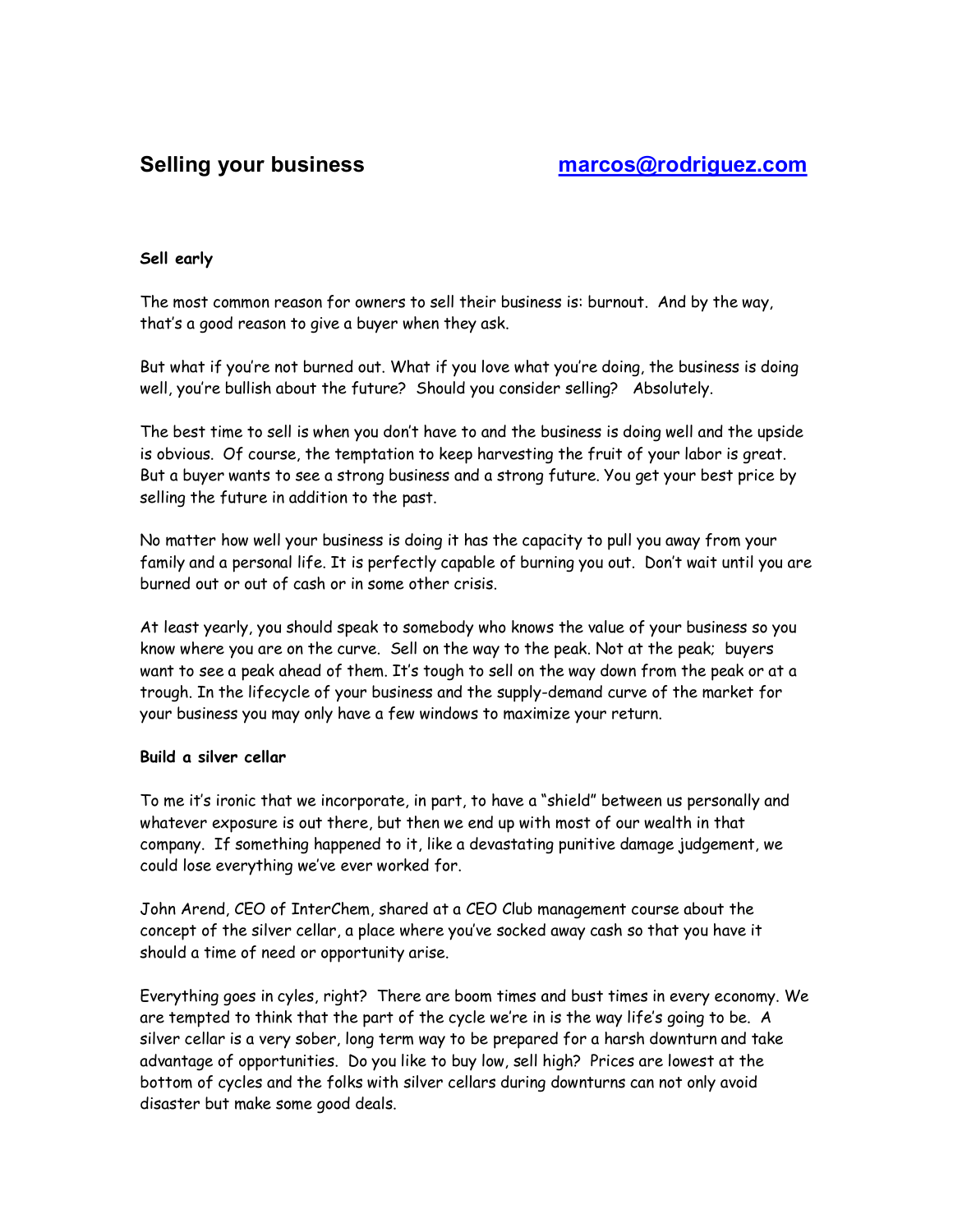It's the entrepreneur's nature to keep betting the company. The best way to build a silver cellar is to sell your business and take some money off the table.

# **Become a capitalist**

The book e-myth talks about different types of entrepreneurial behavior. It showed me that you can be an entrepreneur technician or an entrepreneur capitalist. Owners who are very hands on in the business and indispensable are acting like technicians. If you start, run, and then sell your business then you are an entrepreneur capitalist. I became a capitalist when I sold my first business. Now I'm an evangelist for capitalism.

If you act as a technician and don't sell your business, how much entrepreneuring can you do?

# **If you work in the business you can't work on the business**

The more entrepreneurial you are the more you should work hard to pull away from the business you've started as soon as possible. Bring in professional management; a successor CEO. There are lots of buyers out there that must have top management in place. Capital backs management. And if you're management, you have fewer options.

Are you a control freak? I don't like being the passenger in a car. I am perfectionistic. I have opinions about everything and convictions about the rest. Letting go is hard. I've hired many a general manager that didn't work out. But I hired one that not only worked out he built the business better than I could have. After he built it up, I sold it, but kept him. Now he and I are building another business bigger and better than the other one. I would not have greater confidence and greater capacity had I not sold the business and found a professional manager.

There is more glory in having things run without you than in thinking you have to do it all.

## **Package it for sale from day one**

It's good to start with the end in mind. In this sense, you should run your business with an eye on selling it and being prepared for that day along the way. I use a separate corporation to act as "management company" for my businesses. The management company pays my wages and expenses as well as everything that is not day-to-day expense for that company.

This process allows you to manage your taxes and pay yourself what you want without distorting the numbers that a buyer should see.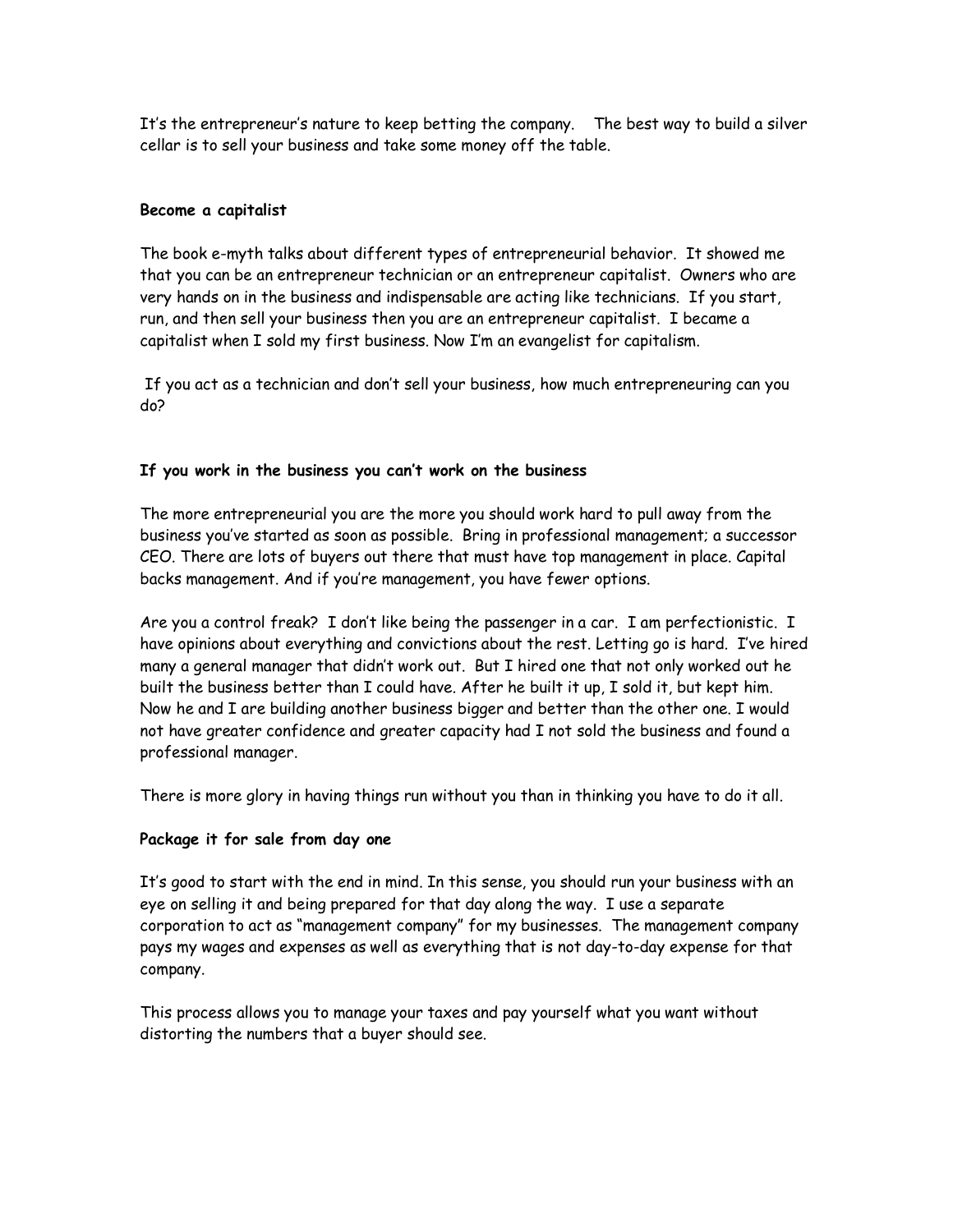#### **Some businesses are really empires under construction**

I have the empire-building gene. I self-actualize by incorporating, by starting new projects and experimenting with things. This works against me when it's time to sell the business. I have expenses that are there to help me bring in next year's growth. So when you decide to package the business to sell, watch out for overhead that's not directly necessary to generating today's revenues. The exceptions you can defend you should add back.

Business brokers recommend that all sellers restate their earnings to allow for owner perks and the non-day-to-day. Always show the prospect the financials in the best light. You can re-state your earnings as aggressively as you can defend, and you should. It's best to keep non-operating expenses out of the operating section. You won't have to defend them.

I have consistently gotten my auditing firms to sign off on this approach so my audited statements reflect a pure and defended aggressive ebitda from day one. Buyers love to see audited statements. Public company buyers almost always have to have them. If you get one you will have a backstop to your business office and will know they're doing a proper job.

You have to show as much ebitda as possible. Many buyers will discount the ebitda that you show because they may not run it as well as you; in any case, there going to start negotiating from there.

## **Estate plan before you sell**

Even if you're not going to try to sell your business today you should be running it as if you were. If your business is in your estate you should get as much as you can out of there asap. Every dollar it appreciates while in your estate is 55 cents the irs is planning on getting out of you.

Try to freeze the amount of equity that you have in your estate at a small number. When you sell you'd like the proceeds in a very tax-advantaged manner. Some business owners have their company in a legal entity that serves them for avoidance of income tax but not necessarily facilitating capital gains or top dollar, after tax, from a buyer. Do that homework first; when you think about offers think after tax.

## **Protect your key people**

If you have a long-term loyal employee or anyone else the new owner could fire unfairly that you care about put a severance deal or an employment agreement in place early on in the process.

## **Once you decide to sell, sell**

I was emotionally attached to my big fm in dallas. When I got an offer, no matter how much it was for, the business was worth a little bit more. John Paul Ghetty was asked once how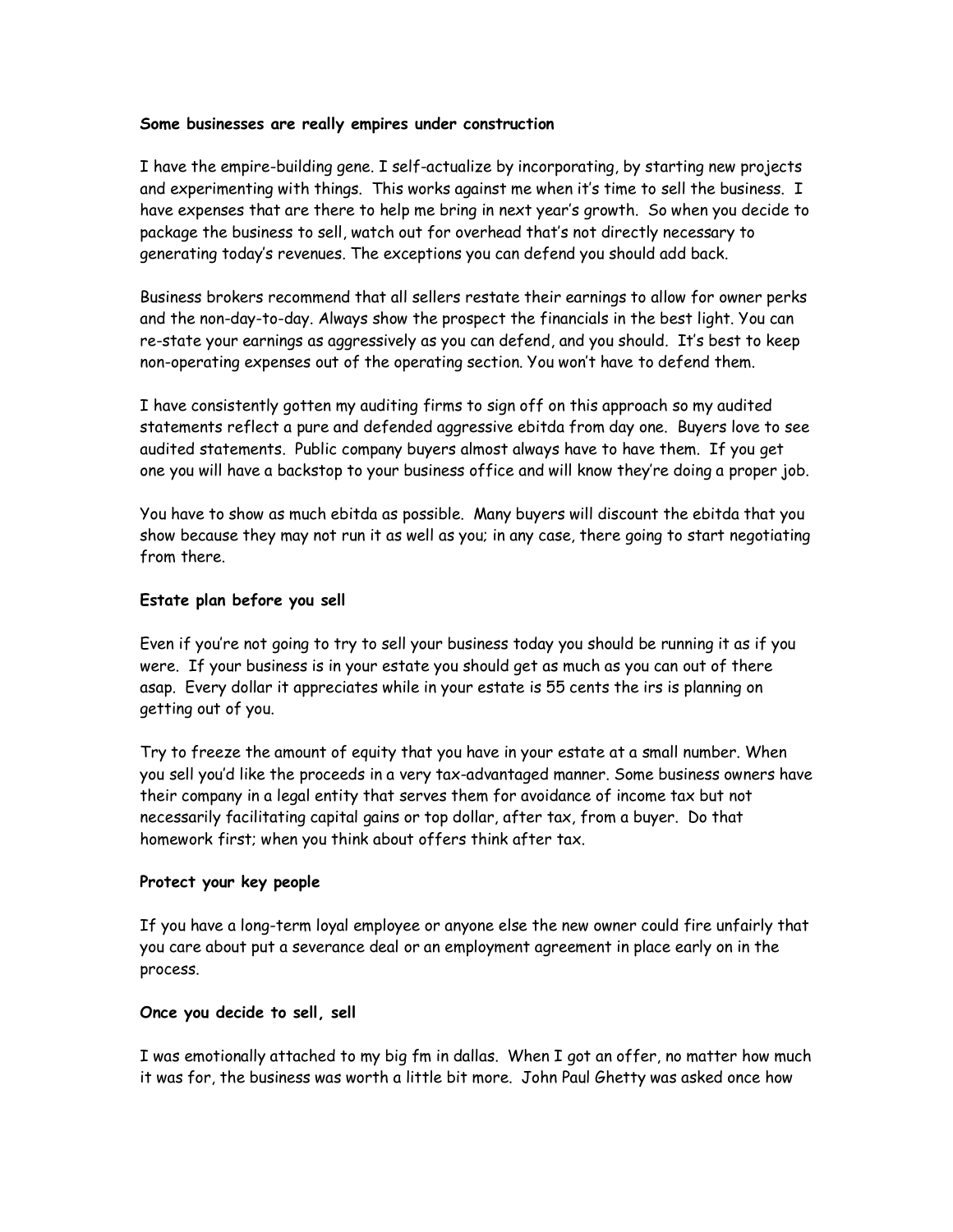much money is enough, he said " just a little bit more". I think I had an unusually patient and forgiving business broker. But I wasted some of his time and some of mine.

Do the best job you can to create demand for the ownership of your company, find and engage as many prospects as you can, then haggle intensely and make a deal.

#### **Got one buyer? You got no buyer**

This quote comes from the geneva corporation, a business broker firm that joe mancuso invited to speak at the ceo club management course some years back. The refrain stuck in my head and has become a familiar tune to me. What it refers to is the risk you take by just engaging one party. All to often, you make such an investment in negotiations with them that you end up making too many concessions because you're so far down the road. Sometimes your one buyer goes away after a lot of work on your part.

I sold my first spanish media group to the first buyer that made me an offer that I couldn't refuse. It was a generous offer, no doubt. I sold my last radio station a little differently. I insisted we get at least two and preferably three players engaged. A funny thing happened near the end. I ended up selling for more than I thought I could get.

I kept repeating the saying to myself and my team: got one buyer? You got no buyer. We worked two of the prospects in parallel fashion to the point each was ready to sign the definitive purchase agreement. Then we picked the best deal and told the other party no. The one we told no to got mad because they thought they had it. Please note: along the way with all of them we warned them that we were talking with the other parties and that we did not have a deal until it was signed. They might have thought that this was just posturing on our part, but we not only wanted to avoid a lawsuit we wanted the moral high ground.

The party we said no to came back on saturday and asked the question: what will it take? Yes, we were almost giddy at this point. We told them here's the contract you will sign, come to the office on Tuesday, bring a cashier's check for one million dollars and we'll tell you the number. You can say forget it. If you say yes, the station's yours.

Now there's only one way we could have been so bold and aggressive with this party. We had another buyer ready to sign an acceptable definitive at a very nice price. Sunburst showed up on Tuesday with their financial backer. They all sat on one side of the conference table, us on the other. We looked them in they eye and told them our new price. They asked a couple of questions, then said yes. We had just sold this thing for way more than we had expected and at a record price.

#### **Roll ups can be good, bad and ugly**

When I sold my spanish media group, I was approached in a very classic manner. A spanish radio operator from l.a. that ran a very respected operation was doing a roll up. I was invited to join. The transaction would be a tax free stock swap into the private company.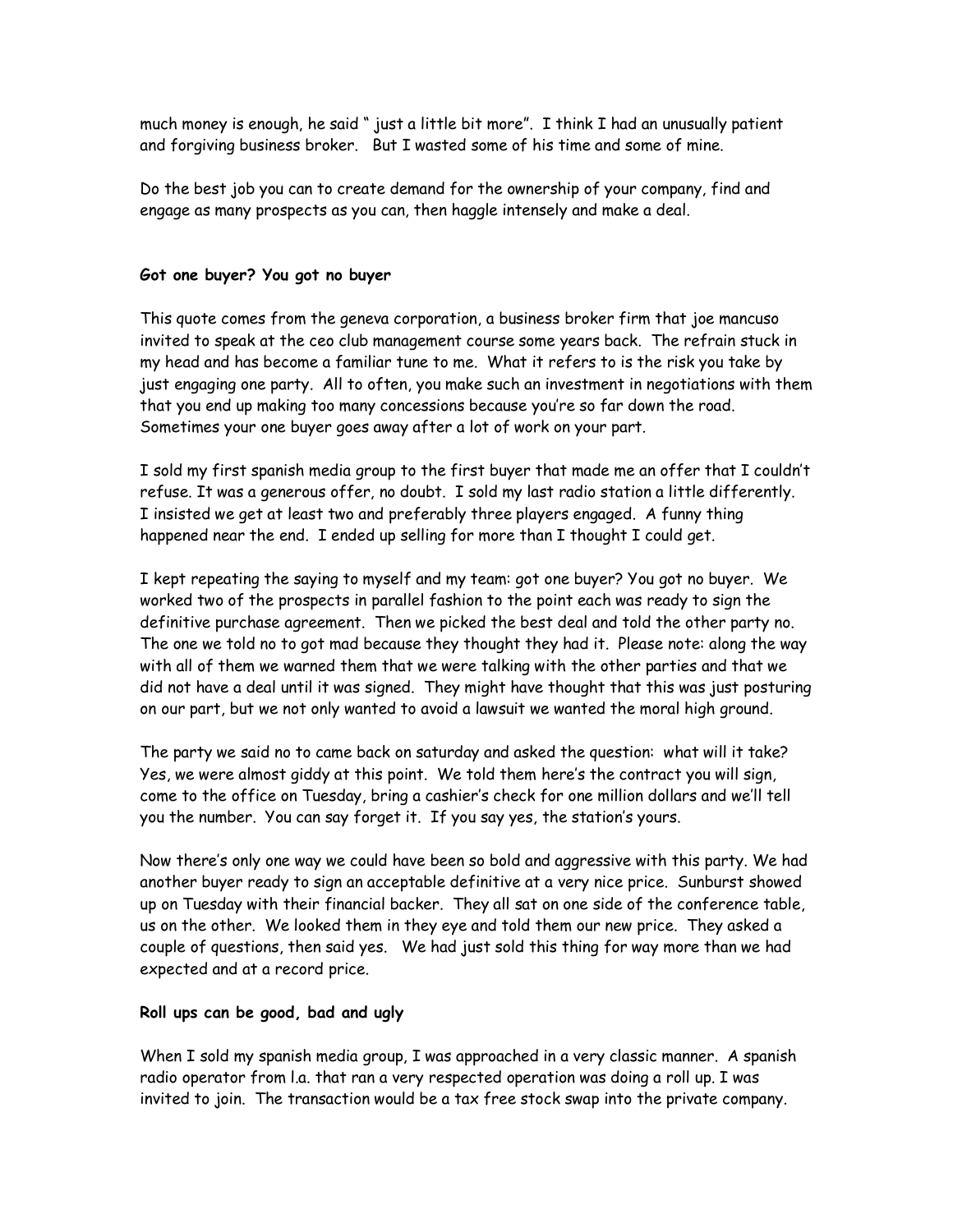They would assume all of my debt. I would get a put for cash if they did not end up public. I would have an employment agreement to not only keep managing what I had built but help them build out texas. They offered 10 times cashflow and since I was having a good year it sounded like a tremendous offer.

## **Beware the charming buyer**

When it comes to being pitched by a charming buyer or for that matter even being a seller of your business you are as strong emotionally as a cheerleader being asked out by the quarterback.

Getting a deal done involving a lot of money can be a hard and ugly process and end in an anticlimax. I've observed that deals rarely get more attractive through the process.

# **A lawyer who defends himself has a fool for a client**

I'm not saying charmers are dishonest. I'm saying that you should not represent yourself when it comes time to sell your business. The process is too emotional and you're going to get very emotionally involved and it's going to effect your judgement.

Sellers like to be sold, right? That's another reason to use a business broker. If you can find a specialist in your industry that's trustworthy and skilled you can afford to pay him lehman's or more. He will earn it.

I've had a good business broker I've worked with for many years. He's made a lot of money for my not only by helping me find buyers but by helping me find good deals to buy and negotiating favorable terms. My business broker can be tough when it's needed and put people in their place and do it where they still respect him. He is very bright and knows how to read people.

Pick the man, though, not the company. Some outfits will introduce you to their heavy hitters and then assign your account to a junior guy.

## **Every good idea needs a champion**

Don't underestimate the work and distraction involved in the marketing of your business. You have to have at least two people to delegate this to. Your business broker and your corporate counsel. And by corporate counsel, I mean a heavy hitter lawyer who has experience in business purchase agreements and is not a deal breaker. Law schools train lawyers to think about everything that can go wrong. Lots of lawyers get carried away with this thought process and help things to fall apart. Negotiation doesn't stop when the principals agree on the business terms. It continues throughout the documentation process and until you get all that you bargained for. It's a rare lawyer that can help you make deals.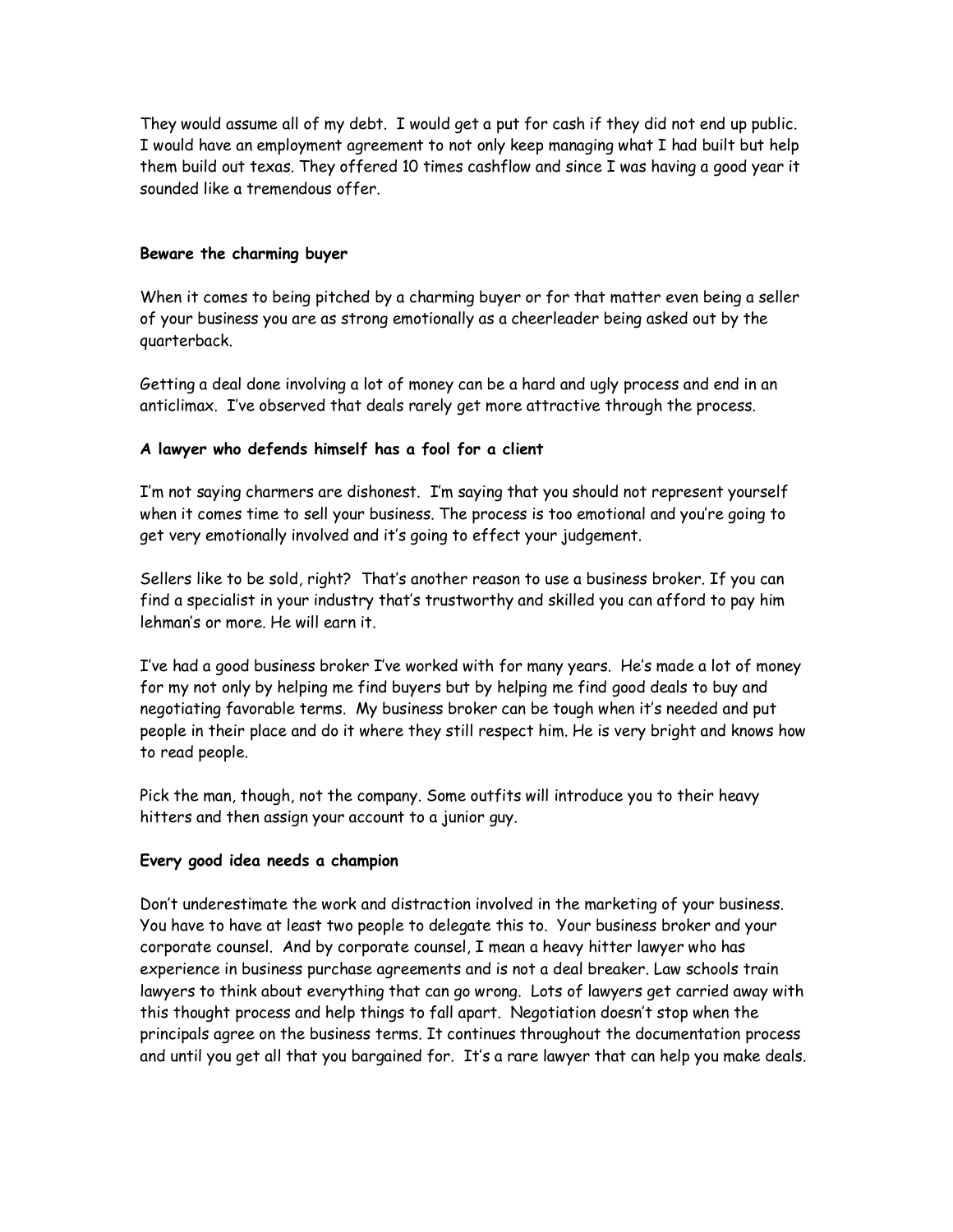## **You're not alone with family biz issues**

It's lonely at the top. The typical business owner gets little objective advice from his spouse and chief managers.

Do you have family members in the business? Whatever your issues are with them it's happened many times before with others. You'd be surprised at how common the family business issues are. Seek out advice.

#### **There's wisdom in much counsel**

It's hard to have too much good advice. I regulary seek out experts in every area in which I venture. I have a dozen lawyers that I employ regularly. It's an age of specialization; you have to have an ongoing relationship with experts and not be reluctant to pay them well for it. Good advice is expensive but not doing it right the first time is more expensive.

The more you are lawsuit averse and high on integrity the more you need a good legal team. Don't be naïve, when you sell your business be prepared for things not going as planned and the other side not delivering on their promises.

#### **Insist on arbitration**

Arbitration clauses have worked very well for me. It allows for cheaper and speedier adjudication but, more importantly, it falls outside the comfort zone of the trial lawyers.

In one settlement of an arbitration claim, I requested and got a promise that the ceo would personally contact me to discuss any grievances before lawyers were called. I take litigation and threats of litigation personally. But big corporations don't. They have legal in their budget and think nothing of spending it.

## **A bad settlement is better than a good lawsuit**

There's a saying about lawsuits: if you're wrong, fight it, if you're right settle it. It's counterintuitive, but there's a point: emotions get the best of us with legal entanglements. You're the most vulnerable to poor judgement when you're mad and you feel cheated. Court victories are hollow and costly.

Do you want satisfaction? Find it with your family. Looking for justice? You can read about it in the bible. In any case, don't expect the courts to deliver either of them to you.

#### **Entrepreneurs make poor employees**

I was both flattered and excited to become ceo of the texas division of the company that bought my spanish media company. I had all kinds of ideas and now a bigger company was going to back them.